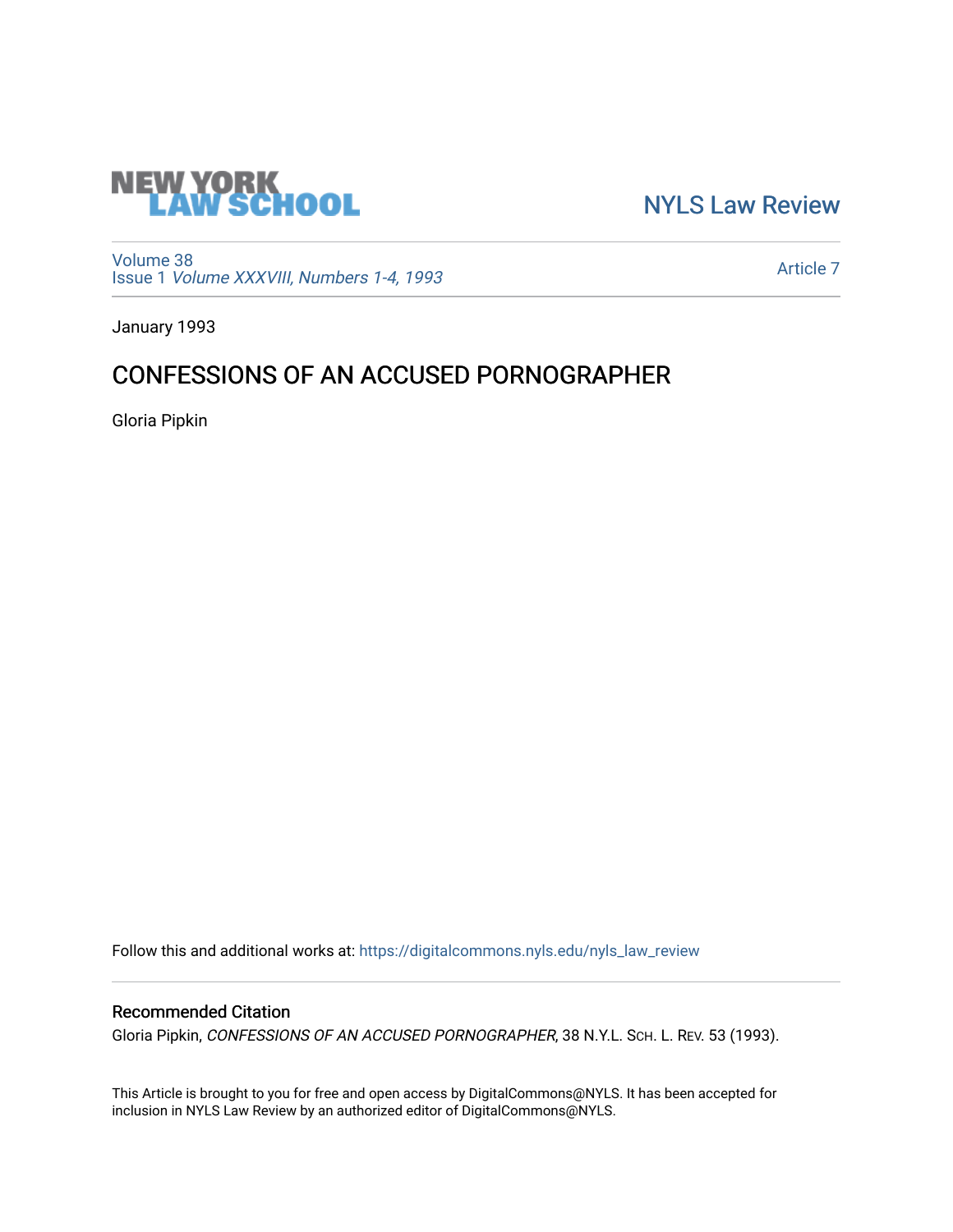## CONFESSIONS OF **AN ACCUSED** PORNOGRAPHER"

## **GLORIA PIPKIN\***

As a middle school English teacher in Northwest Florida and chairwoman of a department recognized as one of 150 Centers of Excellence in the entire country,<sup> $1$ </sup> I sat among the audience at a school board meeting and heard a prominent member of the community-a former school board member for sixteen years-urge that I be fired for exposing junior high kids to what he had called on other public occasions "filthy little books." This time he called them "a form of pornography." He stated, "If they [teachers] want to sell pornographic material, then let them go out into the public life and do so **....** And if they want to sell that, then there are laws that prohibit the distribution to young people."<sup>2</sup>

**In** an open letter to more than 700 families within our school district, our critic warned of the content of the books we were reading, noting that some of these books "READ LIKE 'PLAYBOY' and 'PENTHOUSE.'"<sup>3</sup> A few days later he ran a half-page ad in the local newspaper, with excerpts from three books we read at our school. The headline of the ad was "Your Child's Textbooks/Have You Read Them?"<sup>4</sup> A coupon invited readers to write in and protest the "obscene language and explicit sexual descriptions being used in the Bay County Classrooms."

Several petitioners appended comments to the coupons. "From the description I heard of Ms. Pipkin's attire at a recent school board meeting I can only assume that this type of reading material stimulates her in some manner," one respondent noted.

Others wrote:

"I strongly recommend that Gloria Pipkin be fired from the school system for contributing to the delinquency and moral decay . . . . "

\*\* English teacher and anti-censorship activist.

1. Letter from John C. Maxwell, Executive Director, National Council of Teachers of English, to Gloria Pipkin and Addie Fuller Adams (Nov. 22, 1985) (naming the author's school as a Center of Excellence in English Language Arts) (on file with the *New York Law School Law Review).*

**2.** *See* Peter Carlson, *A Chilling Case of Censorship,* WASH. POST, Jan. 4, 1987, Magazine, at 10, 40.

3. Letter from Charles **E.** Collins to parents of children in the Bay County, Florida, School System (May 22, 1986) (on file with the *New York Law School Law Review).*

4. *See* Advertisement, PANAMA CITY NEws HERALD, June 7, 1986, at **11A.**

<sup>\*</sup> This article was adapted from a speech given at The Sex Panic: A Conference on Women, Censorship, and "Pornography," May 7-8, 1993. An earlier version of this article appeared in ARIz. ENG. BULL., Fall 1994. Reprinted with permission. Annotating footnotes have been added by the editors.

<sup>53</sup>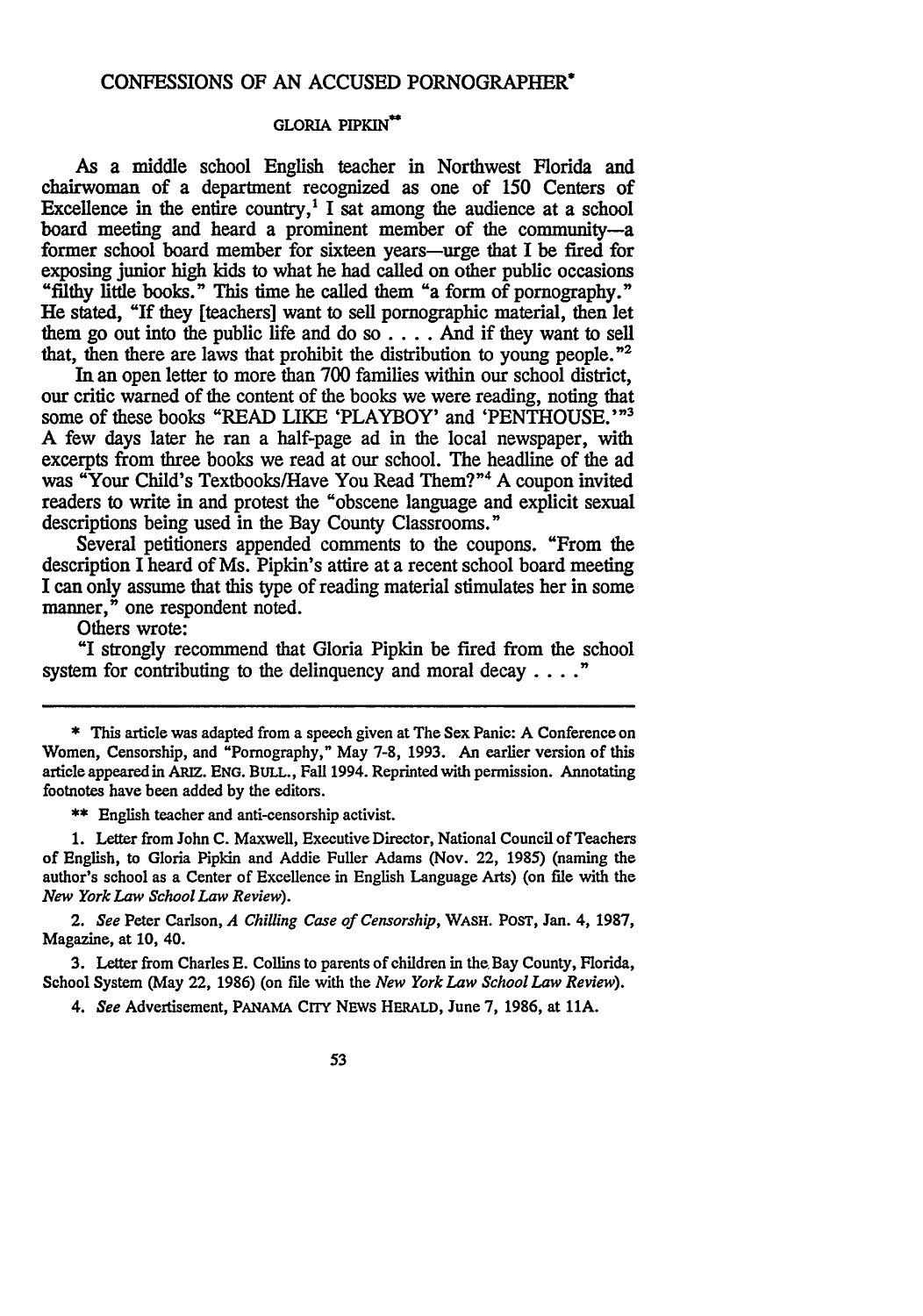"These teachers are fortunate they are living in this era. **60** years ago they would have left town on a rail."

"We are opposed to the libertinish behavior and beliefs of Pitkin [sic]  $\&$  other teachers who would degrade our voung people."

**&** other teachers who would degrade our young people." **"I** am not for censorship but we are talking quality control. If we can't show the children (students) good language habits, we may as well hire cheap, foul-mouthed teachers.

Although contemporary literature became the primary focus of the public debate in our community, our pedagogy was also at issue. As a result of the latest research on language learning, our classrooms had become much more student-centered, with emphasis on students assuming more responsibility for their own learning. Rather than seeing children as empty vessels to be filled **by** teachers with received wisdom, we viewed them as constructors of their own meanings. In practice, this meant that students were now responsible for choosing many of their own books, and their own topics, modes, forms, and audience for their writing. Each classroom became a self-determined "community of learners," in which parents were invited to participate freely. Many parents welcomed the changes, but a few objected to what they viewed as vestiges of John Dewey's progressivism and secular humanism.<sup>5</sup>

Although the school board took no overt action against the teachers involved, the pressure to censure us and to remove a host of books continued. During the next few months, two other teachers and I received threatening phone calls and even a death threat that began with a quote from the book of Isaiah: "Woe unto you who call evil good and good evil, who put darkness for light and light for darkness, who put bitter for sweet, for they have revoked the law of the Lord."6 Almost daily, we were excoriated (and occasionally defended) in letters to the editor of the local newspaper.<sup>7</sup>

What kind of books were we using that provoked such a reaction? What was the nature of the "pornography" we were accused of purveying?

6. Carlson, *supra* note 2, at 10. The quotation is from *Isaiah 5:20.*

*7. See, e.g.,* Shirley Hoyle, *Obscene Books,* **PANAMA** CrrY Naws **HERALD,** June 12, 1986, at 6A (letter to the editor) ("Pipkin must be smoking the pipe if she thinks this is acceptable reading material."); Billie W. Harper, *Controversial Books,* **PANAMA CITY** NEWS **HERALD,** June **26, 1986,** at 6A (letter to the editor) (arguing that the teachers' decision to focus on controversial books rather than the fundamentals is a failure to comply with state law); Tracy Gargus, *Morality and Education,* **PANAMA** CrrY *NEWS* **HERALD,** June **23, 1986,** at **6A** (letter to the editor) (arguing that censorship should not shield students from factual material just because it is "offensive" to censors).

*<sup>5.</sup> See* Carlson, *supra* note 2, at 15, 16. For an excellent discussion of the **New** Right's hostility to secular humanism and progressivism, and its attempt to label them as religions that public schools unconstitutionally promote, see Martha M. McCarthy, *Secular Hunanism and Education,* 19 **J.L. &** EDUc. 467 (1990).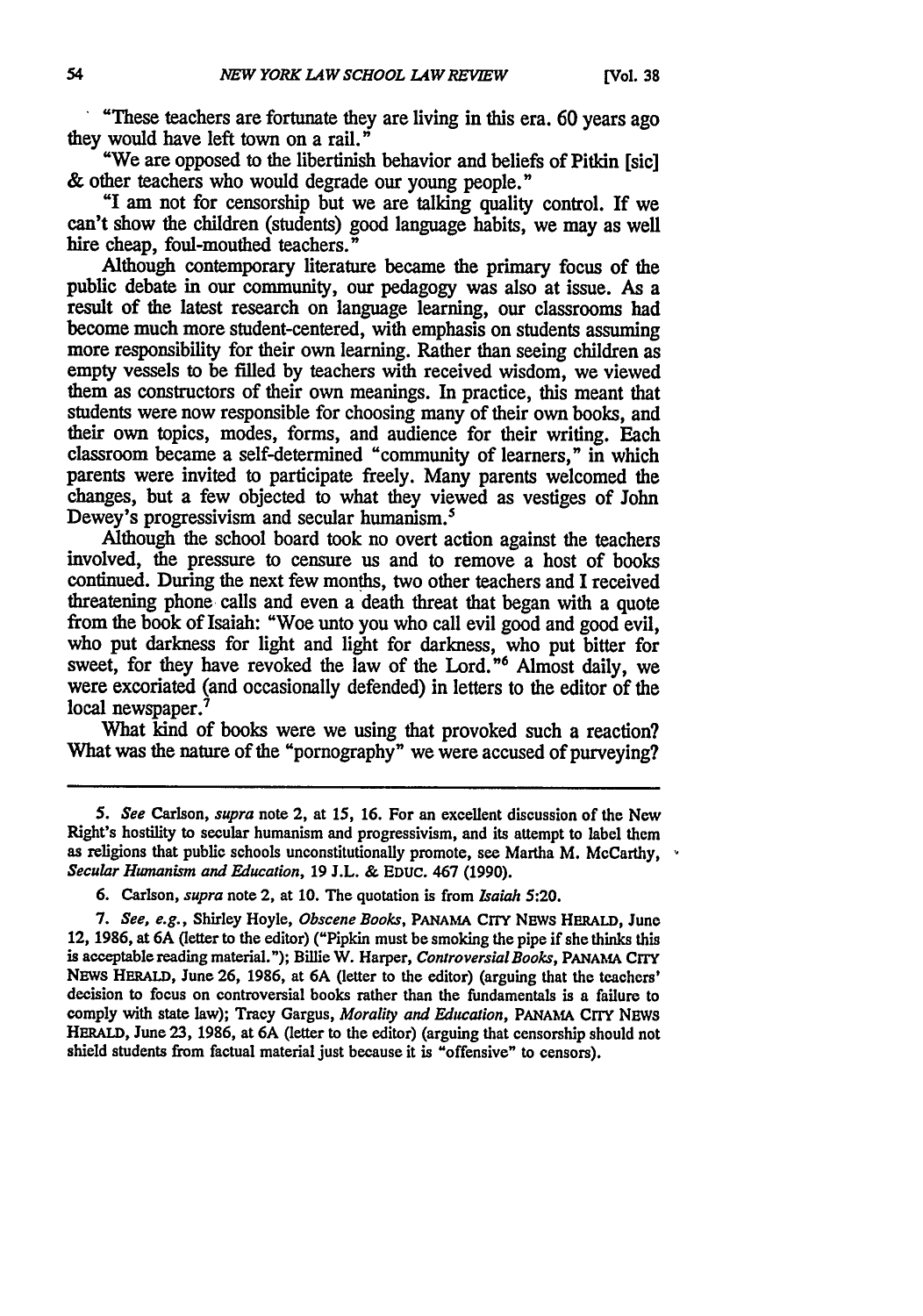The book that came to symbolize the entire conflict, Robert Cormier's *I Am the Cheese, tells the story of a family forced into the federal witness*protection program and ultimately betrayed by the government agent assigned to protect them. An American Library Association "Best Book for Young Adults,<sup>"8</sup> I Am the Cheese received similar distinctions from the *New York Times*<sup>9</sup> and the *School Library Journal*.<sup>10</sup> Despite these accolades, parents of a seventh-grader filed a formal complaint against *I Am the Cheese,* citing vulgar language (five words, including *damn, shit, hell, and fart*) and three "inappropriate sexual references," which included the fourteen-year-old protagonist's recollection of his girlfriend's breasts as "large" and "wonderful," and of an exciting kiss in which their tongues touched. The passages cited also included a reference to a Kotex display in a grocery store.<sup>11</sup> To the complainant, these references were not appropriate for twelve-year-olds in advanced classes.

Because of the controversy surrounding *I Am the Cheese,* our principal requested that we require written parental permission for its study. Nearly all of the parents responded, and ninety-one of ninety-five granted permission for their children to read this highly acclaimed novel. In accordance with our longstanding written policy of providing alternative selections, children of the four parents who said "no" would have been given other choices and procedures for study, but the school superintendent removed the book from use altogether,  $^{12}$  despite a review committee's recommendation that it remain in the curriculum.

When I attempted to appeal the superintendent's decision to the school board, the official response revealed another major theme that would appear again and again throughout the conflict: zealous support for Authority. Although I had followed all the required procedures for addressing the school board, they didn't want to hear me at all. The chairman demanded to know whether I was approaching the board as a citizen or as a teacher. When I replied that  $\overline{I}$  had difficulty separating

**<sup>8.</sup>** *See* YOUNG ADULT SERVICES **DIVISION,** AM. LIBR. **ASS'N,** BEST BOOKS **FOR YOUNG** ADULTs-1977 **(1978).**

*<sup>9.</sup> See Children's Books: Outstanding Books of the Year,* N.Y. TIMEs, Nov. **13,** 1977, § **7** (Book Review), at **50.**

**<sup>10.</sup>** *See* **SCHOOL** LIBRARY JOURNAL, May 15, 1977.

<sup>11.</sup> *See* Carson, *supra* note 2, at 14 (quoting ROBERT CORMIER, I AM THE **CHEESE** *56,* 54, 59 (Dell Books 1991) (1977)).

<sup>12.</sup> *See* Memorandum from Leonard Hall, Bay County School Superintendent, to Gloria Pipkin (June *5,* **1986)** (on file with the *New YorkLaw School Law Review) ("[Ait* no time has the administrative staff and [sic] the Superintendent recommended this book for use in the district, nor has the School Board adopted the book **....** Because of this, it may not be used in the Bay County schools and it becomes unnecessary for me to make [further] deternination[s]."); *see also* Carlson, *supra* note 2, at 15.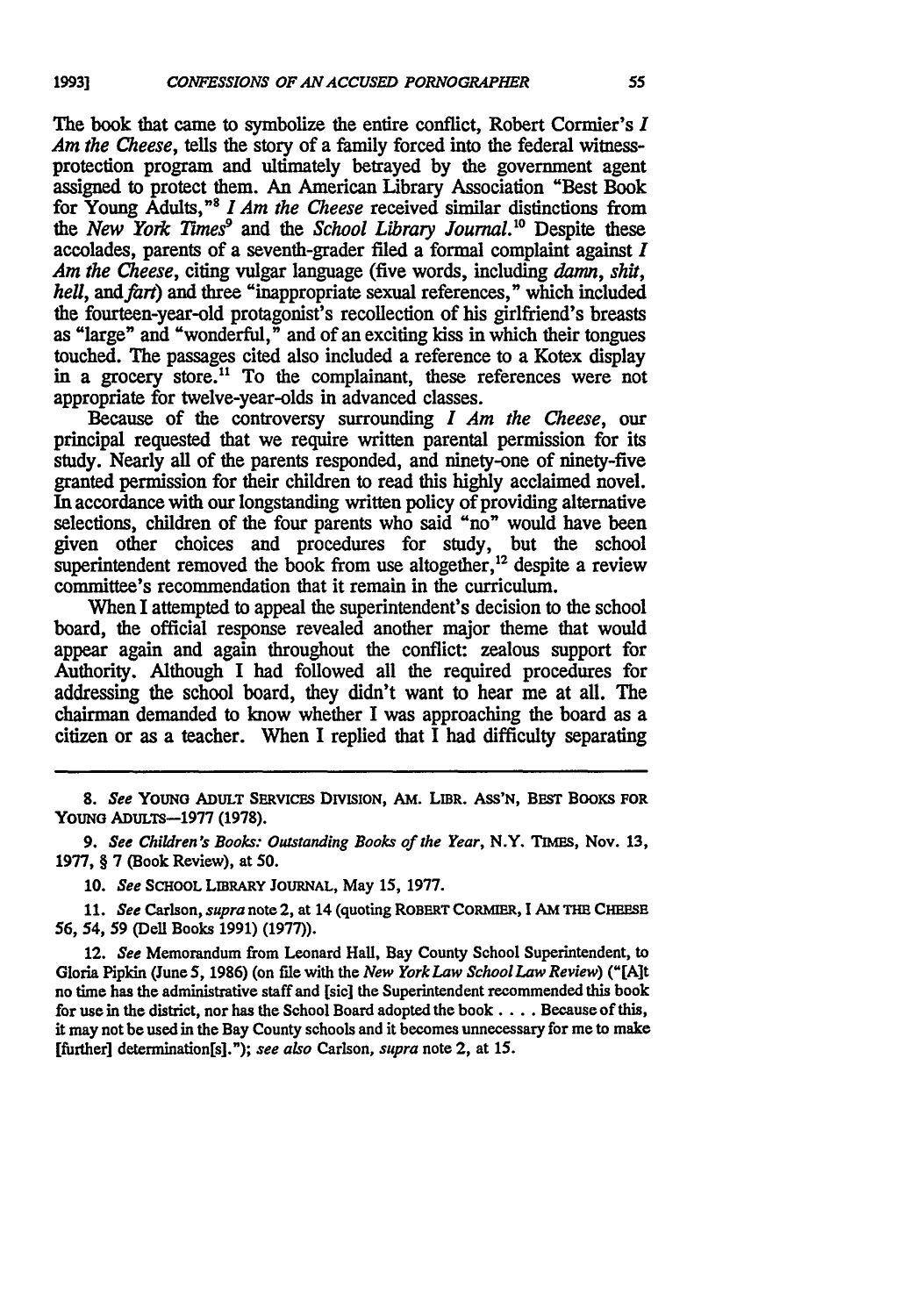those roles, he said, "'No, ma'am. You have been told **by** the principal of your school that this reading material has been rejected. [The superintendent] has concurred with it. And **you..,** are supposed to be following the edicts of the boss.' **'13** Apparently, the specter of defiant women (all eleven teachers in the English department were women) challenging the prerogatives of male administrators inflamed our critics even more than did the sex-related passages of the book.

In a similar vein, the principal's written rejection of **IAm** *the Cheese* included his fear that the book would encourage children to defy authority.<sup>14</sup> The superintendent also expressed concern that the book would undermine the authority of government. "'You know what happens at the end?" he asked a reporter. "The mother and father are exterminated **by** the United States government. What does that tell you? I mean, do you ever trust government again?"<sup>15</sup>

The father of the student on whose behalf the challenges were filed also accused teachers of undermining parental authority. In an interview with a reporter from the *Tampa Tribune,* the father asked, "You take a **kid** who already has rebellious thoughts and teach him independent thought and what do you get?"<sup>16</sup> As evidence of teachers' efforts to turn children against their parents, the mother of the student cited a poem written **by** her daughter in English class, entitled *10 Ways to Fight With and Irritate My Mom.* The poem read in part:

I could give her the "silent treatment" but she'd probably beat the words out of me .... Talk back and I'd get on restrictions. Disobey and I'd stay on restrictions. Finally, I just ignore her and guess what! She leaves me alone.<sup>17</sup>

In reacting to what they perceived as an all-out assault on their authority and values, these parents objected not only to specific novels used for whole-class reading but also to the existence of classroom libraries, which consisted of large collections of mostly paperback books available for independent and small-group reading. The mother who challenged IAm *the Cheese* complained to a *Washington Post* reporter that

17. *Id.*

<sup>13.</sup> Carlson, *supra* note 2, at 40.

<sup>14.</sup> *See id.* at **17.**

*<sup>15.</sup> Id.* at **15.**

<sup>16.</sup> Andrea Peyser, *Battles Over Book-Bans Getting Dirty*, TAMPA TRIB., May 17, 1987, at 10B.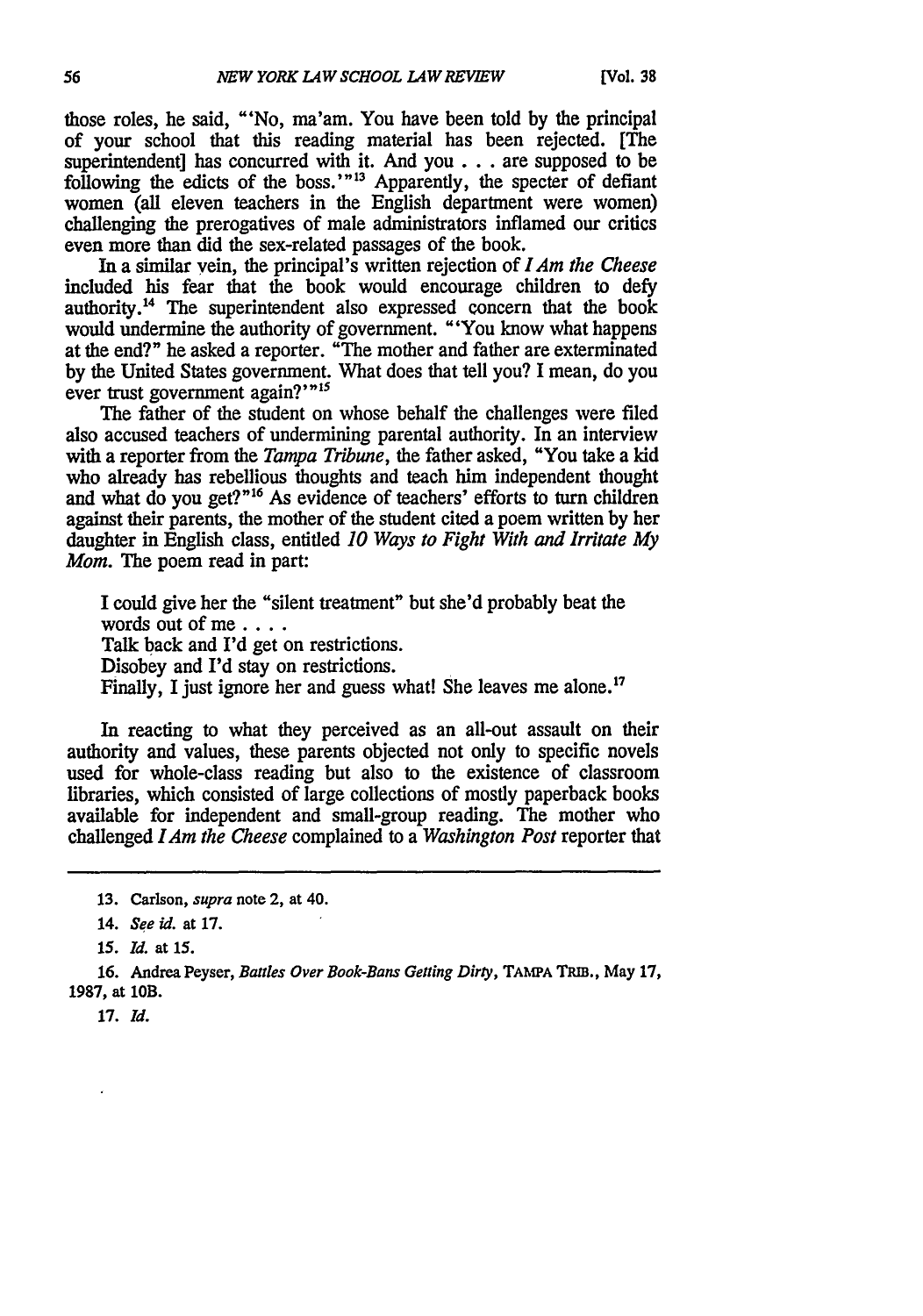our classrooms looked like "B. Dalton with desks."<sup>18</sup> She went on to say that she didn't allow her children to go to the theater and choose what movies they wanted to see, and she didn't want the school giving them similar choices with books.<sup>19</sup>

In response to the controversy surrounding *I Am the Cheese and* classroom libraries, the school board developed a policy governing the selection and review of instructional materials other than state-approved textbooks. One of the selection criteria introduced by the superintendent required that all materials be free of "vulgar, obscene, or sexually explicit" content.<sup>20</sup> But when, at a public hearing on the proposed policy, a Florida State University professor read a lengthy list of classics that such a provision would eliminate from study in the schools, the board approved an amendment that allowed books whose literary merit outweighed their other attributes.

As a result of the adoption of the new policy on book selection, the superintendent and school board were required to review hundreds of books that had been in use for years. To facilitate this process, the superintendent instituted a bizarre system that required high school English teachers to categorize their selections. Category I books were pristine, that is, free of any vulgar or sexually explicit material. Category II books were those that contained "a sprinkling" of such references, and Category **11m** was reserved for materials with "a lot" of vulgarity or sexual references. Teachers at two of the high schools were further instructed to append page numbers of all potentially objectionable passages. Teachers at the third high school were somehow not given this directive, and the superintendent responded by placing all of their books in Category III. All told sixty-four novels and plays were placed in Category III, which meant, according to the superintendent, that these works could not be studied by whole classes. Parents who wanted their children to read the books independently could apply to the teacher in writing, but the books could not be discussed in class. Titles restricted in this manner included *Hamlet, The Red Badge of Courage, The Scarlet Letter, The Autobiography of Benjamin Franklin,* and many other classics.

Shortly after this classification scheme was announced **by** the superintendent, forty-four parents, students, and teachers filed suit in federal district court against the school board, superintendent, and principal of my school, on the grounds that they had acted to remove

**20.** See **id.** at **16.**

**<sup>18.</sup>** Carlson, *supra* note 2, at **13.**

**<sup>19.</sup>** See id. at **13.**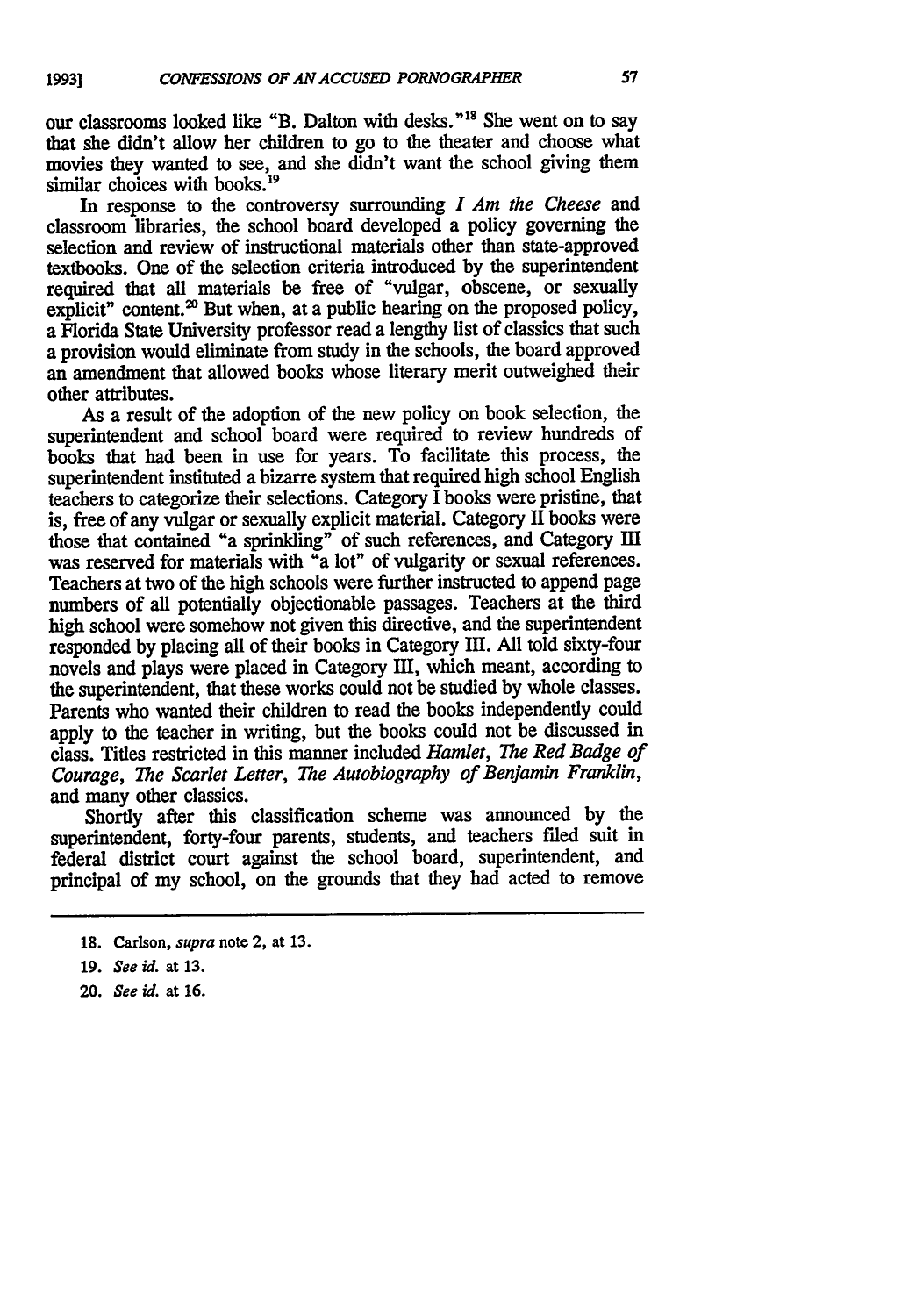books from the system for constitutionally impermissible reasons.<sup>21</sup> One day after the lawsuit was filed, the school board voted to overturn the superintendent's recommendations and approve the sixty-four classics, but three previously restricted Young Adult novels-I *Am the Cheese, About David* **by** Susan Beth Pfeffer, and *Never Cry Wolf* **by** Farley Mowat-remained banned altogether.

More than five years after the complaint was filed, plaintiffs reached an out-of-court settlement with the school board, which restored all books and secured many favorable amendments to the materials selection and review policy.

Although the furor has abated and the case is now officially closed, the experience continues to have a chilling effect on education in our school district. The school board policy for getting new books into the system and for challenging those already in use remains a lengthy and cumbersome document, running more than thirteen pages.<sup>22</sup> Even the personnel in the school district who are charged with administering it repeatedly have given misinformation to teachers inquiring about its provisions. The response of teachers in general has been to avoid the policy altogether by sticking with safely sanitized, state-adopted textbooks; choosing the blandest books possible, those calculated to offend no one; or, in the case of a brave few, ignoring the policy and living in fear of being discovered. The message has gone out from this school district that only state-sanctioned ideas are welcome in its classrooms.

Several parallels exist between our case and the efforts of the antipornography crusaders whom this conference was organized to counter. The most obvious connection is that both groups want to restrict sexual expression. As Connie Samaras,<sup>23</sup> Judy Blume,<sup>24</sup> and Debra Haffner<sup>25</sup> have so brilliantly articulated, these elements in our society would deny children's sexuality altogether and leave them with only the message that, as Debra Haffner put it, "Sex is dirty-save it for someone you love."<sup>26</sup>

Although these censorious campaigns are advanced in the guise of protecting those who are portrayed as weak, defenseless victims, an

21. *See* Malcolm Jones, *In Defense of the Freedom to Read,* **ST. PETERSBURG TIMES, Sept.** 13, 1987, Book Review, at **7D.**

22. *See* Bay County, Florida, School Board Policy §§ **8.208** to **8.210** (1991).

**23.** *See* Connie Samaras, *Feminism, Photography, Censorship, and Sexually Transgressive Imagery,* **38** N.Y.L. **SCH.** L. REv. **75 (1993).**

**24.** *See* Judy Blume, **Is** *PubertyA Dirty Word?,* **38** N.Y.L. **Sc.** L. REv. 37 (1993).

**25.** SeeDebraHaffner, *Sexuality* Education: *Issuesfor the 1990's,* **38** N.Y. L. Sc. L. REv. 45 **(1993).**

**26.** *Id.* at **51** (referring to Sol Gordon's identification of America's attitude toward sex).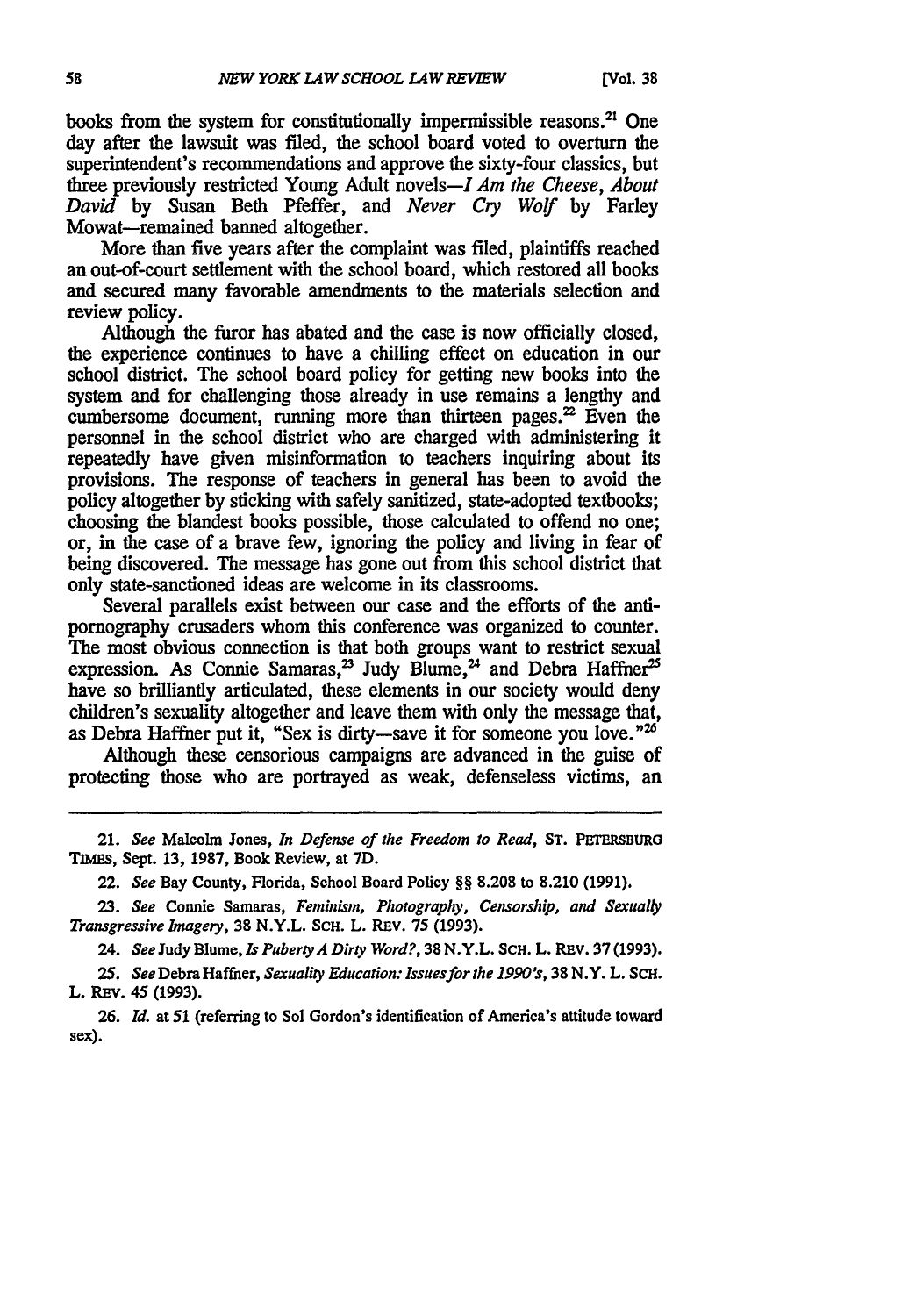analysis of whose interests are actually served will indicate that, whether the targets are women or children, the real goal is control. And it isn't just sexually related expression that the Far Right wants to ban from schools, but a host of other ideas they deem offensive or depressing as well. At one point in the early stages of our local battle, I was summoned to a meeting with the school superintendent, the school board member from our district, and the president of the local ministerial association, who presented me with a list of more than a dozen topics that his group considered off-limits for school discussion. Among the topics he sought to exclude were teen suicide, drug use, and child abuse, in addition to premarital sex.

Just as repressive parents fight to retain control of their children's sexuality, so will they seek authority over their children's minds. The mission of the schools, as our critics see it, is to reproduce an idealized version of the dominant culture rather than to critique it in any way. They want their own values inculcated (the root of which means "grind in with the heel"), which necessarily entails carefully controlling the content of reading and writing in schools. In the new methods and approaches we were implementing within our department, they correctly saw a threat to that control. Children who are kept busy underlining subjects and predicates aren't likely to generate or encounter actual ideas that have real-world consequences. Even literature, always in danger of impacting impressionable youth, can be stripped of power if it is treated as a body of knowledge to be dissected and tested. Endless symbol-hunting and spoon-feeding of approved themes will trivialize even the greatest works of art and render them harmless to the status quo. As traditional methods and materials, which typically involve students in decontextualized drill and practice and leave little time for actual authorship, gave way to real reading and writing within our school, parental protests increased.

Alternative visions or minority voices are not welcome in this climate, as evidenced **by** a letter from a grandparent **to** the principal of my school early in our conflict:

The depressing books about disturbing events in the home, ugly remarks, family quarreling, divorce, death, dying, suicide, domestic violence and mental illness lead young adults to believe the gigantic falsehood that these evils are typical, normal or common to most homes. This is a time of stress, but it is no justification for searing the overwhelming majority of students who come from normal homes where parents observe standards of morality and courtesy and do not indulge in violence or abuse their own family members.

**Our...** students have the right to be inspired and encouraged by classroom literature-not depressed or disturbed. One of our most urgent tasks is to provide literature that teaches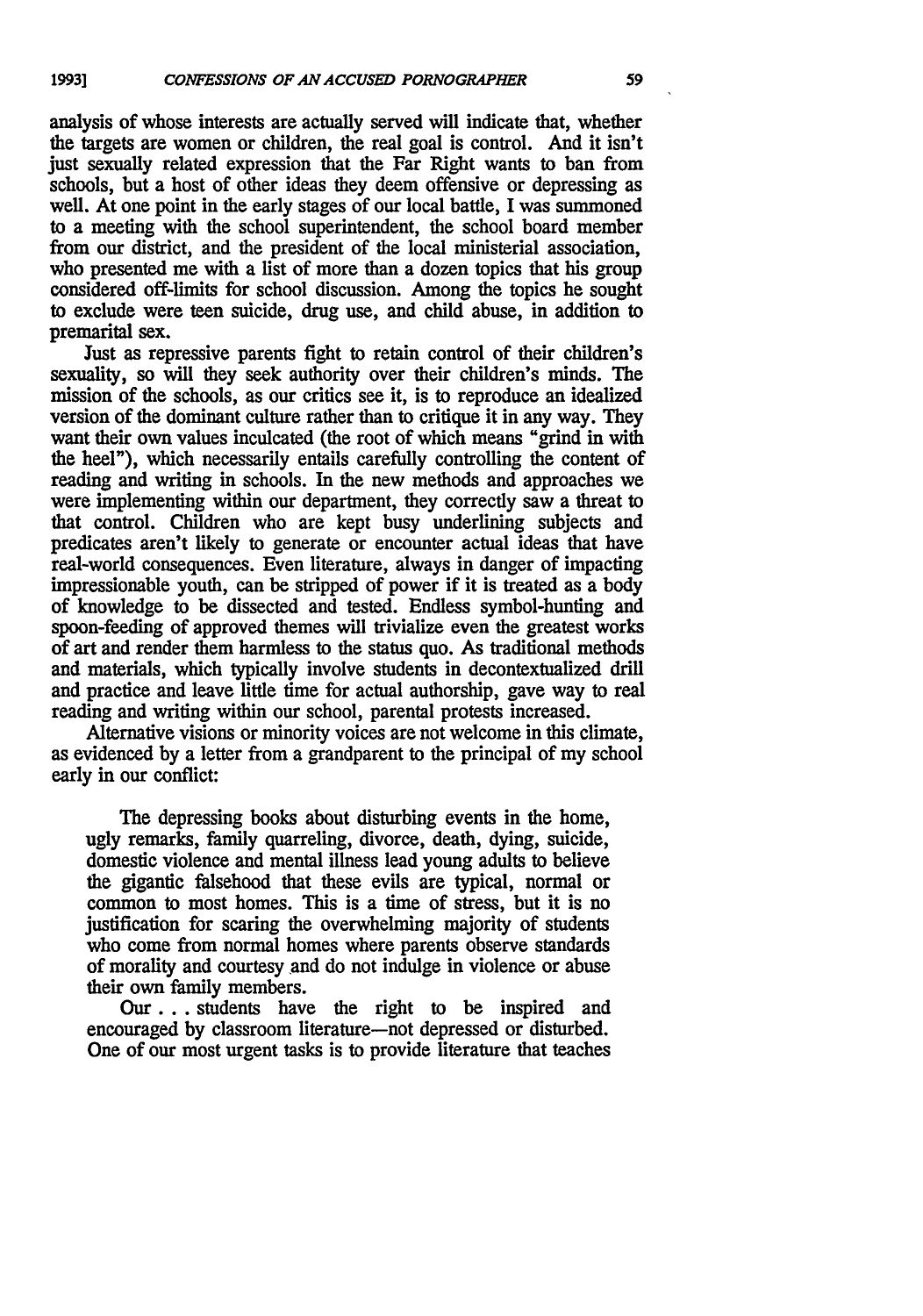the greatness of America and our Constitution, and that ours is a land of freedom and opportunity for those who learn, work and persevere.<sup>27</sup>

Another similarity between the attacks on freedom of thought and expression we experienced here and the campaigns to link pornography and violence against women is that both have resorted to legalistic/bureaucratic means to accomplish their purposes. In both cases, a system of policies, ordinances, and implementing procedures becomes a means by which struggles over real ideas are avoided. The great value of a written policy (the longer the better) to the bureaucratic mind is that it provides a vast system of excuses for those who cannot conceive of ideas, unmediated by policy, as important. As my friend and lawyer Michel Stone recently reflected:

[I]t was almost startling to me how quickly and unexaminedly the assumption that a written policy was needed was inserted into and dominated the discussion. Not only does the challenge procedure deliver a blueprint for the legal removal of books, but its mere existence suggests that the removal of a book is an option that ought to be exercised from time to time. This is clearly a giant step backward, since it is not at all clear (much less obvious) that the removal of any books is ever a good idea.<sup>28</sup>

Although the conventional wisdom favors the implementation of policies to govern the adoption and review of instructional materials, our experience has highlighted some very real dangers. In lieu of such a policy, or its MacKinnon-Dworkinesque legal equivalent, I would substitute the age-old prescription for any excess of free speech: more free speech. Whenever citizens disagree about the nature or content of expression in a free society, whether within the schools or in society at large, why not convene an open forum in which government's only function is to ensure that all parties have equal access and opportunity to be heard? After a full, free, and fair hearing, the matter would then be resolved in a truly American way-with individuals or families deciding for themselves what they wish to read, view, say, think, and know. To those who fear that such pluralism would be unmanageable within the classroom, I say that diversity must be sought and accommodated rather than avoided and squelched. For more than a decade now, teachers and

**<sup>27.</sup>** Letter from Marian Collins to Joel Creel (Feb. **3,** 1986) (on **file** with the *New York Law School Law Review).*

<sup>28.</sup> Electronic mail from Michel Stone to Gloria Pipkin (Aug. **1993)** (on file with author).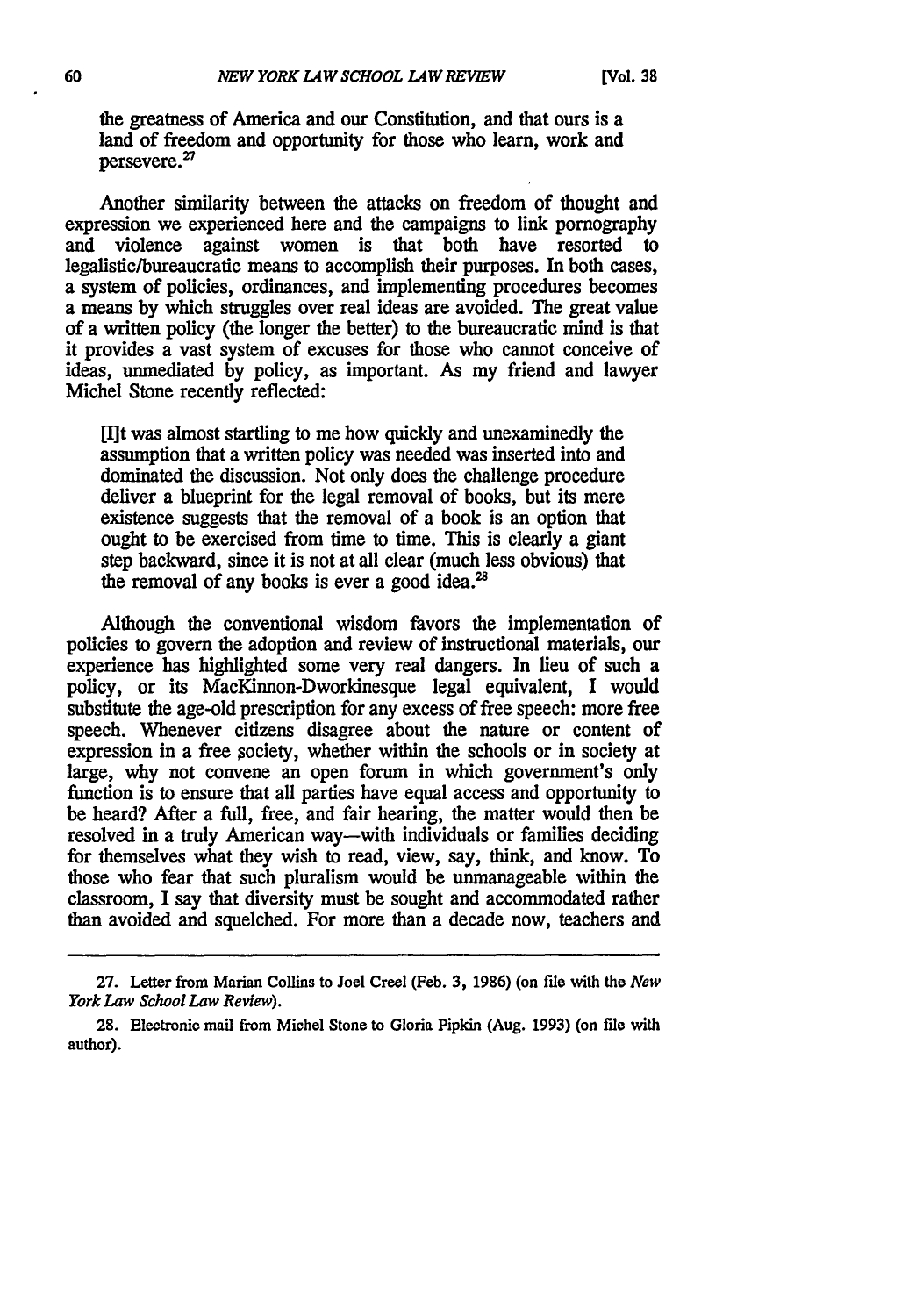researchers across the country have been devising and modifying structures, such as workshop teaching, that foster individual choices. The old model of everyone in the classroom reading the same text at the same time need not dominate our thinking any longer.

One of the greatest challenges we face in our multicultural society is, as Michael Ignatieff put it, finding "language adequate to the times we live in,<sup>"29</sup> and I do not believe that it will ever be found in the byzantine mazes of bureaucratic policy. Once we realize, as all intellectual freedom fighters eventually must, that free expression is not a gift of the gods, that the fight is never over and the victories never final, then we can see that the existence of any written policy or ordinance that would select, challenge, or control the ideas and images available within a society merely adds a layer of legality/bureaucracy that, **by** its nature, opposes learning's desire to be free.

**29. MICHAEL IGNATIEF, THE NEEDS OF STRANGERS 141 (1984).**